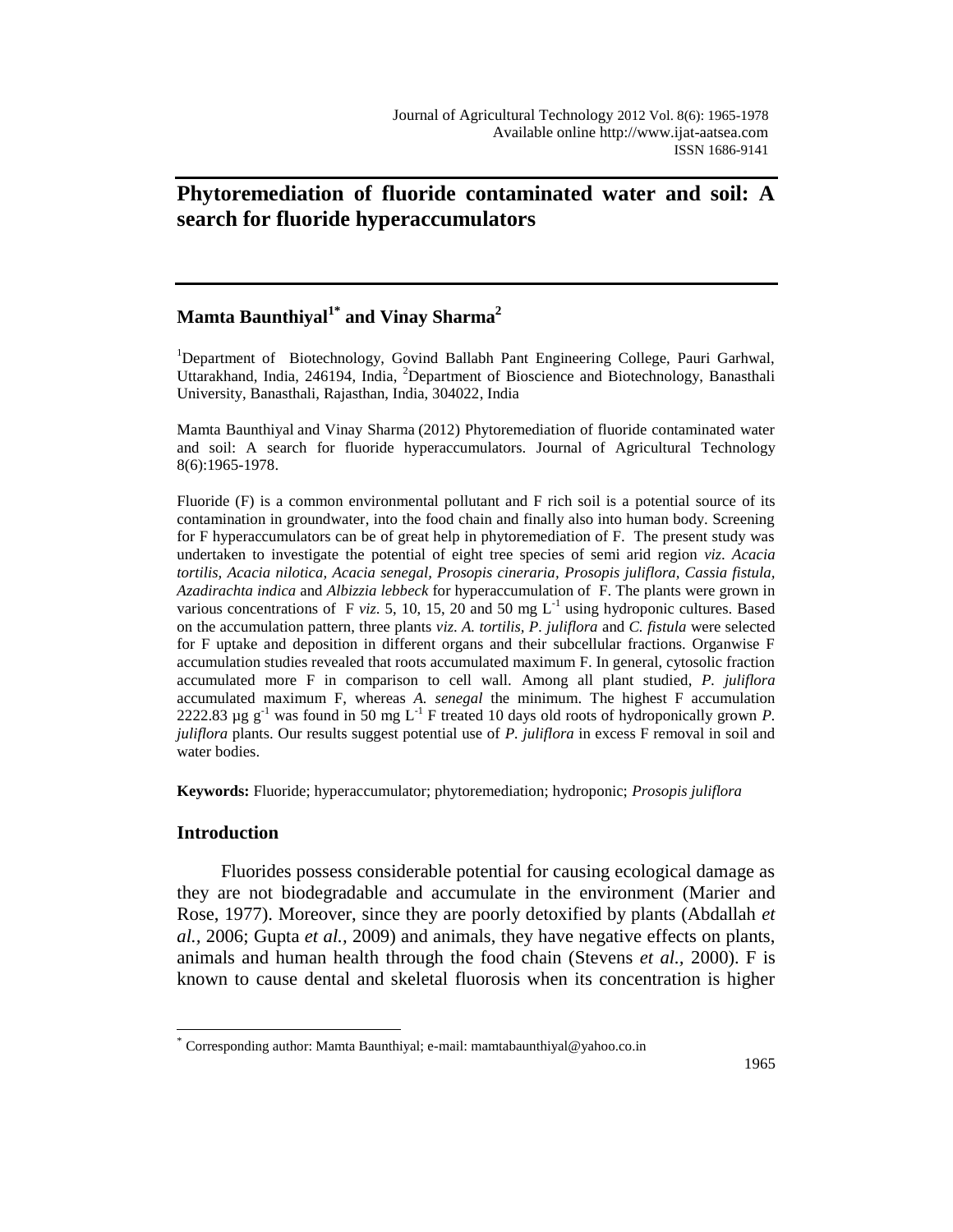than 1.5 mg L<sup>-1</sup> in drinking water (Teotia *et al.*, 1981; Susheela and Ghosh, 1990).

In view of the widespread distribution of F in high concentrations in drinking water and cultivable soils, it is obvious that immediate measures need to be taken for F removal. The various methods of F mitigation; Nalgonda technique (using alum, lime and bleaching powder to precipitate F salts from water), ion exchange, reverse osmosis, electrolysis (Heidweiller, 1990) etc. are useful for removing F from water but these methods are not suitable for removing F from soil. Besides these conventional techniques, the other potential method is phytoremediation. Phytoremediation is an ecotechnological remediation for treating contaminated soil and water. This phytotechnology uses plants to degrade, transform, assimilate, metabolize, or detoxify hazardous pollutants from soil, aquatic and atmospheric environments. Interest in phytoremediation has grown significantly following the identification of metal hyperaccumulator plant species (Ghosh and Singh, 2005; Shao *et al.,* 2010).

Many indigenous plants are known to absorb excess contaminants from soil/ aquifer and are capable of accumulating exceptionally high concentrations of several elements in their aboveground tissues (Reeves and Baker 2000, Clemens *et al*., 2002; Axtell *et al*., 2003; Rai, 2009) and thus are useful for phytoremediation. Most researches on these so-called hyperaccumulating plants has centered on thorough understanding of mechanisms of uptake, translocation and sequestration (Bligny *et al*., 1972; Ruan *et al*., 2003). Such recent progress has led to valuable insights into the molecular understanding of metal accumulation and tolerance in hyperaccumulating plants (Sinha *et al*., 2000).

Considering no effective plan has been put forward till date about concrete steps of applying a hyperaccumulator to practice, some research groups bring forward novel, tentative and adaptive procedures to evaluate hyperaccumulators feasibility before large-scale commercialization (Mench *et al*., 2010).

The first step towards phytoremediation of F is the search for hyperaccumulators by screening trees and shrubs for tolerance and resistance to F toxicity (Santos and Pendrazaa, 2010). Such species can be raised to remediate F from soil (Kang *et al*., 2008; Wang-Cahill and Fields, 2007). Only such plant species, which accumulate F mainly in roots, are valuable for phytoremediation, as their accumulation in other organs and subsequent consumption by grazing animals or harvest for human may be harmful (Bunce, 1985). Thus it becomes important to determine the F accumulation within different organs of plants *viz*. roots, stem and leaves. Determination of site of accumulation of F within particular organ (Armstrong and Singer, 1980, Yang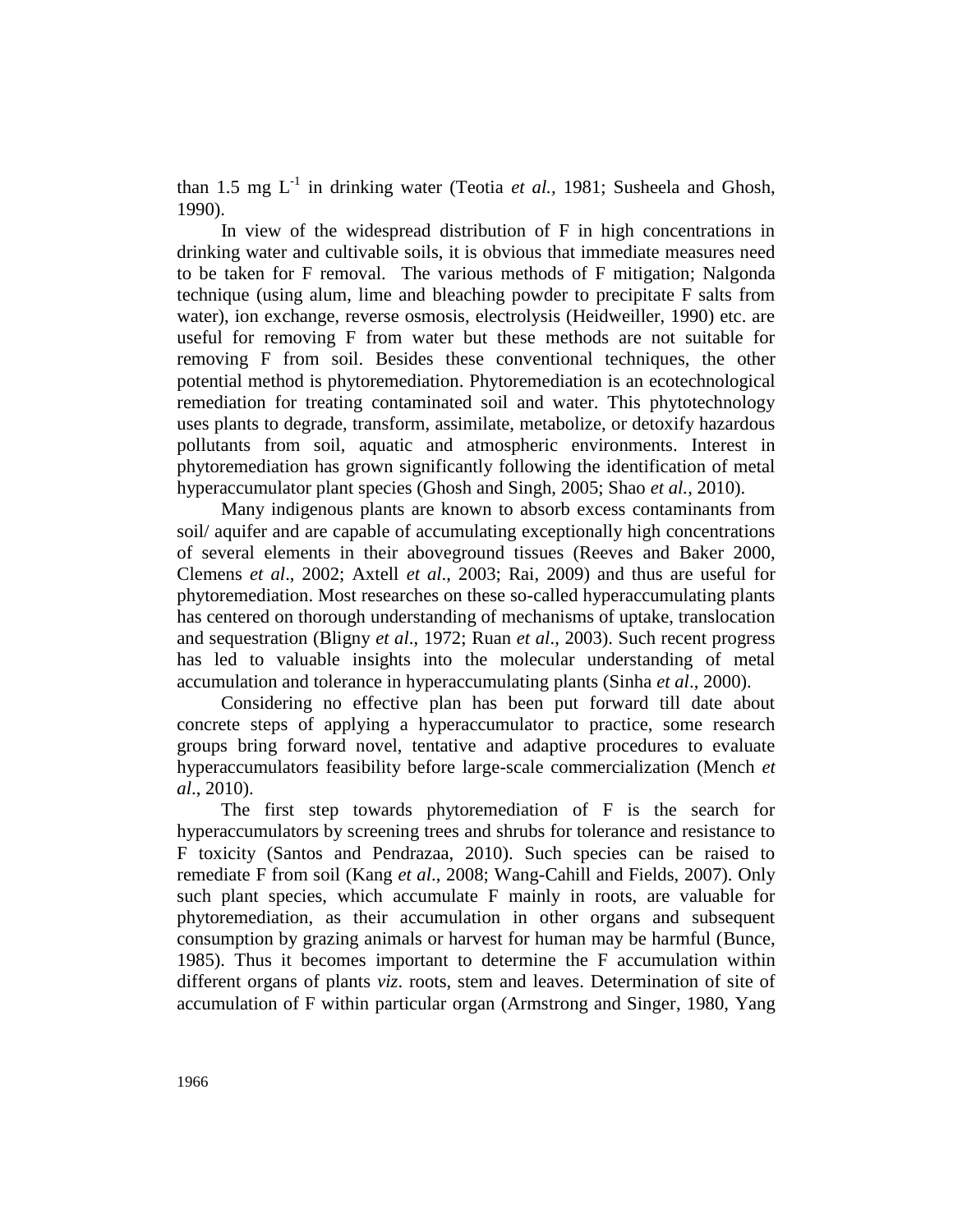*et al*., 2006) may assist in determining that why this element is toxic in some plants and animals at the levels that are normally present in atmosphere.

The study was an attempt to search for F hyperaccumulators, where F accumulation was studied in eight tree species of semi-arid region of Rajasthan, India.

#### *Experimental*

#### *Plant material and their growth*

Seeds of eight tree species *viz*. *A. tortilis, A. nilotica, A. senegal, P. cineraria, P. juliflora, C. fistula, A. indica* and *A. lebbeck* were procured from Central Arid Zone Research Institute (CAZRI), Jodhpur, India.

After surface sterilization, seeds were grown both in Hoagland's nutrient solution (Hoagland and Arnon, 1938) and in soilrite. Soilrite used for experimental study contained a mixture of 75% Sphagnum peat moss and 25% horticulture grade expanded perlite. The pH range was 5-6.5 and the moisture content was 70-75%. For each concentration of F in medium, three independent sets of plants were maintained.

The germinated seeds (10 days old) were grown hydroponically at different NaF concentrations ranging from 0-50 mg  $L^{-1}$  (control, 5, 10, 15, 20 and 50 mg  $L^{-1}$ ). Throughout, the germinating seeds were maintained in a growth chamber at a temperature  $30\pm2^{\circ}$  C, light intensity of 1000 lm m<sup>-2</sup> with 14 h photoperiod and 70% relative humidity.

Surface sterilized and imbibed seeds were sown in plastic trays containing soilrite mixed with a corresponding amount of sodium fluoride (NaF) to give an end concentration of 10, 20, and 50 mg  $kg^{-1}$  F. Trays without NaF served as control. Control contained 0.36  $\mu$ g g<sup>-1</sup> F in soilrite. The seedlings were grown in green house and maintained at a temperature  $30\pm2\degree C$  and 60-65% relative humidity. Six individual seedlings from each species were set up for study.

For F accumulation studies, the seedlings were harvested after 5 and 10 days of F treatment.

#### *Determination of F Content*

Hydroponically/soilrite grown seedlings were harvested and F content was determined on whole plant basis. For organwise studies the plants were dissected into different organs i.e., roots, stem and leaves after 5 and 10 days of F treatment. A fraction of F can be absorbed on root surface which is not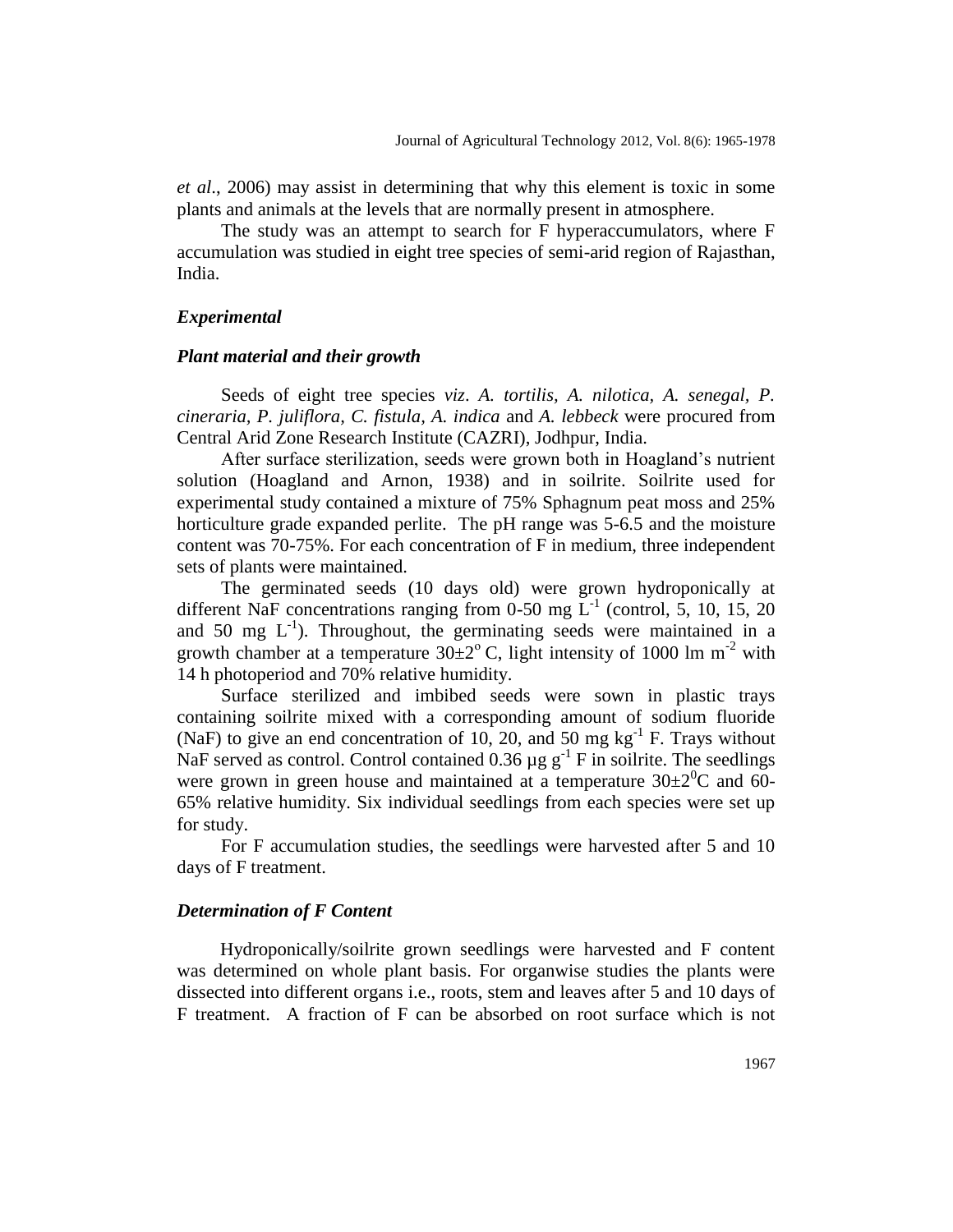considered as root accumulation, therefore, roots were repeatedly washed to remove this fraction of F.

The F content was determined by the method given by Mc-Quaker and Gurney (1977).

### *Determination of F Content in Cell Wall and Cytosolic Fractions*

Cytoplasmic and cell wall fractions were isolated according to the method of Bozarth *et al*. (1987). The comparisons were made between the cell wall and cytosolic fraction of roots, stem and leaves at 5 and 10 days with respect to F accumulation.

The F content in all samples was measured using microprocessor controlled high performance–pH–ion meter, WTW make, model pMX 3000, fitted with a fluoride electrode F 500.

## *Statistical analysis*

All statistical analyses were done using the statistical package of the SAS software computer program. All data were expressed as mean  $\pm$  standard deviation (S.D.) of three replicates.

#### **Results and discussions**

## *Accumulation of F by different plant species*

F accumulation in various plant species grown under different concentrations of F *viz*. 5, 10, 15, 20 and 50 mg  $L^{-1}$  for 5 and 10 days is presented in Fig 1. The figure shows that in all plant spp., F content increased with respect to the concentration in the nutrient medium as well as number of days of treatment. Though in all cases maximum accumulation was at 10 days and at 50 mg  $L^{-1}$  F concentration, the accumulation pattern in all plant spp. was different.

*A. tortilis* plants accumulated F rapidly upto 5 days after which accumulation slowed down. Similar pattern was observed in the *P. cineraria* plants kept at 50 mg  $L^{-1}$  F and *A. senegal* and *C. fistula* at 20 mg  $L^{-1}$  F. In *A. nilotica* the F content increased steadily with an increase in its concentration in the nutrient medium after 5 and 10 days of treatment though the increase at 5 days was not as much as in *A. tortilis*. The accumulation in *A. nilotica* was highest after 10 days of treatment and only after 5 days in *A. tortilis*. The F accumulation was least in *A. senegal.**P. juliflora* accumulated maximum F from the nutrient medium (1322  $\mu$  g<sup>-1</sup>dw at 50 mg L<sup>-1</sup> F after 10 days). A.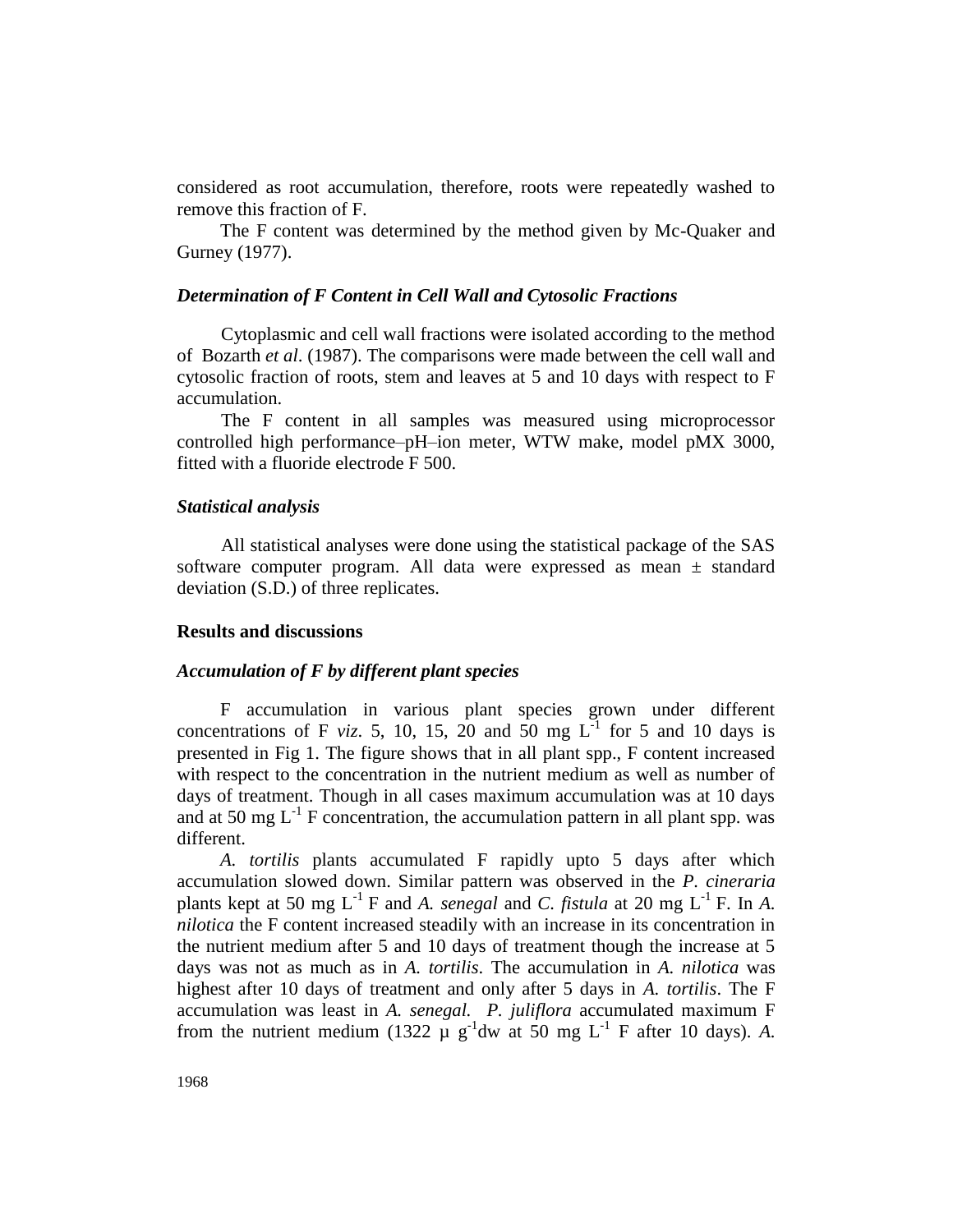*indica* and *A. lebbeck* showed similar pattern of accumulation as *A. nilotica*. In all cases, there was a good correlation ( $r^2 = 0.90$  to 0.99) between total F concentrations in solution and its accumulation by different plants. The results obtained here were similar to the solution culture experiments conducted with F by Bar-Yosef and Rosenberg (1988).



**Fig. 1.** Fluoride content ( $\mu$ g  $g^{-1}$ dw) in various land plant species grown in different Fig. 1. Fluoride content ( $\mu$ g  $g^{-1}$ dw) in various<br>concentrations of F, *viz*. control ( $\rightarrow$ ), 5  $\mu$ g  $g^{-1}$  (<br>20  $\mu$ g  $g^{-1}$  ( $\rightarrow$ ) and 50  $\mu$ g  $g^{-1}$ ( $\rightarrow$  for 0.5 and 11 days vs 10ppm concentrations of F, viz. control  $(-\rightarrow)$ , 5  $\mu$ g g<sup>-1</sup>  $(-\rightarrow)$ , 10  $\mu$ g g<sup>-1</sup>  $\mathbf{s}$ . ), 10  $\mu$ g g<sup>-1</sup> ( Fig. 1. Fluoride content  $(\mu g g^{-1}dw)$  in various land plant species grown in di  $\mu$ own muu  $15 \mu g g^{-1}$  ( ), 15  $\mu$ g g<sup>-1</sup> ( ns of F, viz. control ( $\rightarrow$ ), 5  $\mu$ g g<sup>-1</sup> ( $\rightarrow$ ), 10  $\mu$ g g<sup>-1</sup> ( $\rightarrow$ ), 15  $\mu$ g g<sup>-1</sup> ( $\rightarrow$ ), 20 μg g<sup>-1</sup> ( coment ( $\mu$ g F, *viz*. control and 50  $\mu$ o  $\sigma^{\text{-}1}$ ( ) and 50  $\mu$ g g<sup>-1</sup>(  $\alpha$  in various  $\log 5 \text{ erg s}^{-1}$  ( ) for  $0, 5$  and  $10$  days.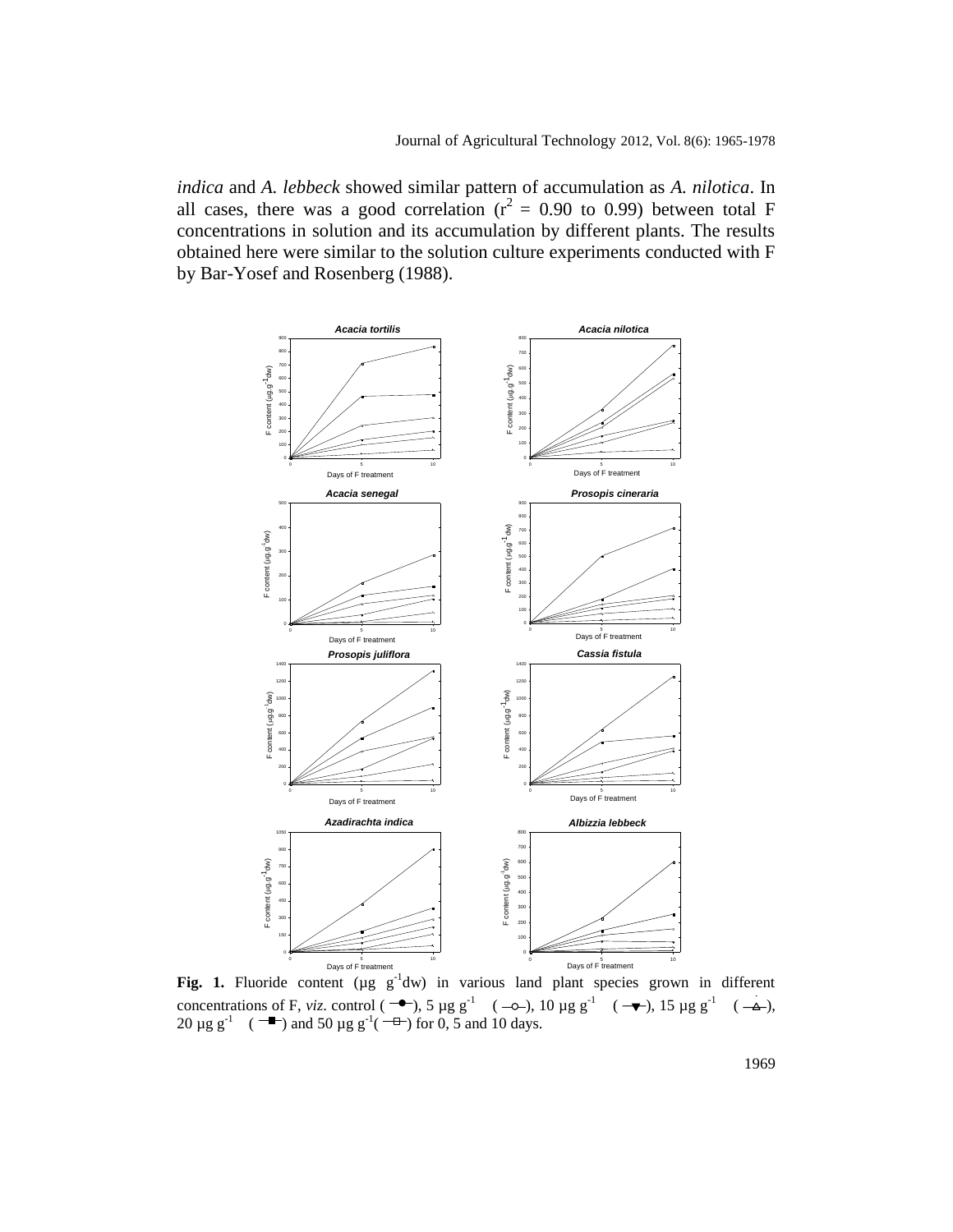The present study revealed an immense variation in the F accumulation capacity within the species e.g. *A. tortilis* had the maximum F accumulating capacity among other *Acacia* species studied. In fact it accumulated *ca.* 4 times more F than *A. senegal*. This intra-specific variation in the uptake of mineral reflected genetically controlled differences in mechanisms of mineral nutrition, especially those concerned with absorption and translocation of a given element (Epstein, 1972). Also, the concentration of a particular element in plant represented the process of uptake, translocation, re-translocation, and utilization. These variations also occurred because of the differences in geographical location, climate, stage of growth and maturation (Vike and Habjorg, 1995).

# *Organwise F accumulation in three plant species*

For organwise distribution studies, only those plant species that accumulated maximum F in them were selected. These were *A. tortilis, C. fistula* and *P. juliflora.*

Roots of *A. tortilis* accumulated maximum F followed by leaves and stem (Table 1). In 5 day old hydroponically grown plants (at 50 mg  $L^{-1}$  F), the roots accumulated 8 folds and the leaves 1.6 folds higher F than stem. Similarly in 10 day plants with 50 mg  $L^{-1}$  F treatment, F accumulation in roots was *ca*. 3 folds and in leaves it was 1.4 folds higher than stem. For the soilrite grown plants (Table 2), the same pattern of F accumulation was observed i.e. roots > leaves > stem, though the F content in hydroponically grown plants was higher than those grown in soilrite. After 10 days, in soilrite grown plants, the F concentration was almost similar in stem and leaves i.e. 345.13 and 342.47 µg  $g^{-1}dw$ .

In *C. fistula* and *P. juliflora*, roots accumulated maximum F and stem the least. At all concentration, a comparison between hydroponically and soilrite grown plants revealed that the increase in F concentration of roots with respect to stem or leaves was highest for hydroponically grown plants. The roots of 10 day F treated plants accumulated about 2223  $\mu$ g g<sup>-1</sup> F at 50  $\mu$ g L<sup>-1</sup> F treatment (hydroponically grown) which was the highest value obtained.

Within a particular organ, the F accumulation increased with its concentration in the Hydroponic nutrient media or soilrite. For example, in roots of 5 day F treated (50 mg  $L^{-1}$ ) *A. tortilis* plants, F content increased *ca.* 70 folds in hydroponically grown and 48 folds in soilrite grown plants over the controls.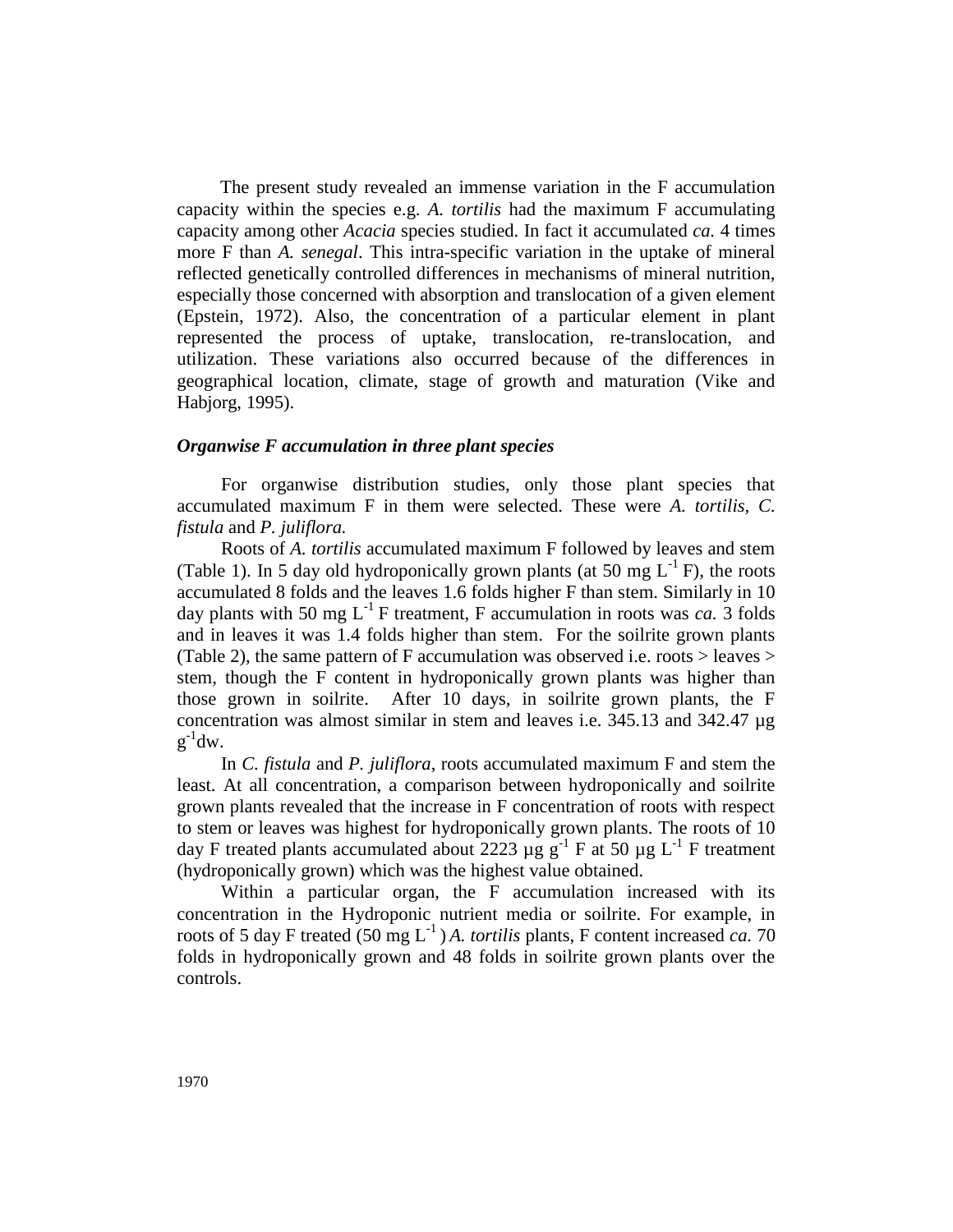| <b>Plants</b> | Organ  | Days after F treatment |                                           |                            |            |                                                      |                            |           |  |
|---------------|--------|------------------------|-------------------------------------------|----------------------------|------------|------------------------------------------------------|----------------------------|-----------|--|
|               |        |                        | 5 days<br>10 days                         |                            |            |                                                      |                            |           |  |
|               |        | F conc.<br>$mg L-1$    | F content <sup>1</sup><br><b>Moisture</b> |                            |            | $\mathbf{F}$ content <sup>1</sup><br><b>Moisture</b> |                            |           |  |
|               |        |                        | $\%$                                      | $\mu$ g g <sup>-1</sup> dw |            | $\%$                                                 | $\mu$ g g <sup>-1</sup> dw |           |  |
| A. tortilis   | Roots  | Control                | 86.07                                     | 12.17                      | $\pm$ 10.0 | 83.84                                                | 18.33                      | ± 6.4     |  |
|               |        | 10                     | 84.04                                     | 278.93                     | ± 11.2     | 84.06                                                | 391.50                     | ± 5.5     |  |
|               |        | 20                     | 83.13                                     | 519.20                     | ± 11.9     | 83.32                                                | 683.02                     | $±$ 11.9  |  |
|               |        | 50                     | 82.10                                     | 854.80                     | $\pm$ 12.3 | 83.85                                                | 1013.92                    | ± 33.3    |  |
|               | Stem   | Control                | 90.42                                     | 13.33                      | $\pm$ 5.8  | 86.42                                                | 15.52                      | ± 1.3     |  |
|               |        | 10                     | 88.29                                     | 34.40                      | ± 6.9      | 85.24                                                | 91.17                      | $±$ 18.1  |  |
|               |        | 20                     | 88.62                                     | 88.93                      | $\pm$ 18.0 | 84.18                                                | 140.17                     | ± 6.3     |  |
|               |        | 50                     | 86.03                                     | 105.20                     | $\pm$ 4.5  | 85.84                                                | 340.83                     | ± 2.7     |  |
|               | Leaves | Control                | 85.42                                     | 17.33                      | $\pm$ 6.8  | 82.00                                                | 12.67                      | ± 2.5     |  |
|               |        | 10                     | 85.28                                     | 64.73                      | ± 12.1     | 82.57                                                | 109.17                     | $\pm$ 2.0 |  |
|               |        | 20                     | 84.98                                     | 81.33                      | ± 8.4      | 80.67                                                | 164.00                     | ± 6.9     |  |
|               |        | 50                     | 84.24                                     | 174.27                     | ± 14.4     | 79.77                                                | 491.25                     | ± 25.4    |  |
| C. fistula    | Roots  | Control                | 84.88                                     | 16.08                      | $\pm$ 4.2  | 91.01                                                | 16.30                      | $\pm$ 6.0 |  |
|               |        | 10                     | 84.02                                     | 243.30                     | ± 10.2     | 89.97                                                | 333.94                     | ± 13.1    |  |
|               |        | 20                     | 85.40                                     | 598.08                     | ± 6.2      | 88.34                                                | 992.06                     | ± 12.5    |  |
|               |        | 50                     | 85.51                                     | 845.90                     | $\pm$ 17.2 | 87.39                                                | 1480.27                    | ± 22.5    |  |
|               | Stem   | Control                | 90.16                                     | 10.12                      | $\pm$ 1.9  | 90.17                                                | 12.08                      | ± 2.4     |  |
|               |        | 10                     | 90.25                                     | 61.70                      | $\pm$ 2.1  | 89.83                                                | 235.56                     | $\pm$ 5.0 |  |
|               |        | 20                     | 88.80                                     | 120.82                     | ± 2.1      | 89.63                                                | 157.22                     | ± 2.7     |  |
|               |        | 50                     | 89.97                                     | 177.93                     | $\pm$ 5.8  | 86.78                                                | 316.08                     | ± 2.7     |  |
|               | Leaves | Control                | 81.76                                     | 17.57                      | ± 2.8      | 87.97                                                | 18.92                      | $\pm$ 5.5 |  |
|               |        | 10                     | 80.24                                     | 122.61                     | ± 8.2      | 76.12                                                | 204.56                     | ± 17.0    |  |
|               |        | 20                     | 78.82                                     | 139.86                     | $\pm$ 10.8 | 76.11                                                | 191.04                     | ± 4.2     |  |
|               |        | 50                     | 77.20                                     | 172.95                     | $\pm$ 16.6 | 80.27                                                | 259.92                     | $±$ 12.9  |  |
| P. juliflora  | Roots  | Control                | 85.56                                     | 19.80                      | ± 4.5      | 81.68                                                | 20.34                      | ± 1.8     |  |
|               |        | 10                     | 86.93                                     | 291.20                     | ± 14.9     | 81.54                                                | 420.47                     | ± 2.3     |  |
|               |        | 20                     | 86.81                                     | 800.93                     | ± 4.0      | 84.65                                                | 1082.27                    | ± 29.5    |  |
|               |        | 50                     | 88.07                                     | 1558.27                    | ± 35.9     | 72.71                                                | 2222.83                    | ± 32.0    |  |
|               | Stem   | Control                | 87.66                                     | 10.67                      | $\pm$ 2.2  | 87.98                                                | 12.24                      | $\pm$ 1.1 |  |
|               |        | 10                     | 88.00                                     | 196.13                     | ± 6.2      | 89.56                                                | 190.07                     | ± 17.2    |  |
|               |        | 20                     | 89.02                                     | 298.13                     | ± 14.7     | 89.41                                                | 336.93                     | ± 41.2    |  |
|               |        | 50                     | 87.35                                     | 404.93                     | ± 3.6      | 88.60                                                | 689.33                     | ± 76.2    |  |
|               | Leaves | Control                | 85.05                                     | 19.80                      | ± 2.3      | 85.49                                                | 21.54                      | ± 5.2     |  |
|               |        | 10                     | 84.80                                     | 207.73                     | ± 12.2     | 83.81                                                | 241.47                     | ± 12.5    |  |
|               |        | 20                     | 85.69                                     | 367.20                     | ± 6.2      | 86.62                                                | 507.13                     | $±$ 18.5  |  |
|               |        | 50                     | 85.72                                     | 728.93                     | ± 3.3      | 83.31                                                | 858.17                     | ± 15.7    |  |

Table 1. Organwise F accumulation in selected plant species\* grown hydroponically in different F concentrations

\* Seedlings were grown hydroponically in Hoagland's nutrient medium.

1 Data are given as mean values  $\pm$  S.D.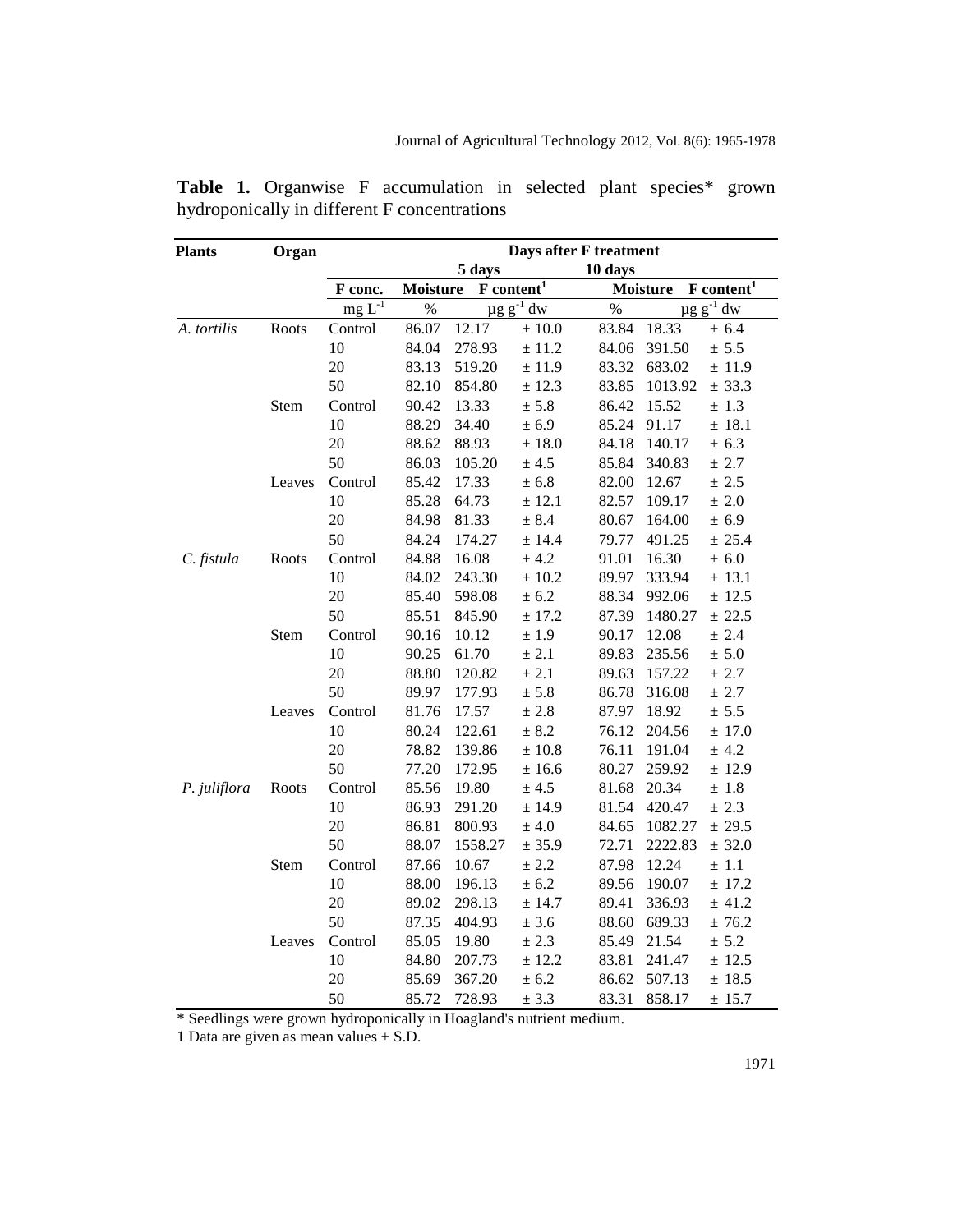| <b>Plants</b> | Organ  | Days after F treatment |       |                 |                                              |         |                                                                 |  |  |
|---------------|--------|------------------------|-------|-----------------|----------------------------------------------|---------|-----------------------------------------------------------------|--|--|
|               |        |                        |       | 5 days          |                                              | 10 days |                                                                 |  |  |
|               |        | F conc.                |       | <b>Moisture</b> | $\overline{\mathbf{F}}$ content <sup>1</sup> |         | $\overline{\textbf{F}}$ content <sup>1</sup><br><b>Moisture</b> |  |  |
|               |        | $mg kg^{-1}$           |       | $\%$            | $\mu$ g g <sup>-1</sup> dw                   |         | $\mu$ g g <sup>-1</sup> dw<br>$\%$                              |  |  |
| A. tortilis   | Roots  | Control                | 85.33 | 16.00           | 3.9<br>$\pm$                                 | 83.34   | 17.73<br>± 1.8                                                  |  |  |
|               |        | 10                     | 84.48 | 248.80          | 3.6<br>$\pm$                                 | 80.21   | ± 17.3<br>246.31                                                |  |  |
|               |        | 20                     | 82.00 | 492.40          | 2.1<br>$\pm$                                 | 81.89   | $±$ 12.4<br>497.20                                              |  |  |
|               |        | 50                     | 80.72 | 767.73          | 2.9<br>$\pm$                                 | 82.29   | ± 23.6<br>909.80                                                |  |  |
|               | Stem   | Control                | 88.53 | 13.73           | 3.1<br>$\pm$                                 | 82.45   | $\pm$ 2.1<br>14.80                                              |  |  |
|               |        | 10                     | 86.76 | 29.60           | 3.0<br>$\pm$                                 | 83.23   | $±$ 10.2<br>132.73                                              |  |  |
|               |        | 20                     | 85.36 | 41.60           | 2.8<br>$\pm$                                 | 81.62   | ± 33.0<br>215.80                                                |  |  |
|               |        | 50                     | 85.35 | 78.00           | 8.6<br>$\pm$                                 | 85.51   | ± 24.4<br>345.13                                                |  |  |
|               | Leaves | Control                | 84.12 | 12.40           | 3.6<br>$\pm$                                 | 83.81   | ± 3.4<br>15.27                                                  |  |  |
|               |        | 10                     | 84.61 | 37.20           | 3.7<br>$\pm$                                 | 80.02   | 169.13<br>± 6.1                                                 |  |  |
|               |        | 20                     | 82.23 | 66.00           | 2.9<br>$\pm$                                 | 79.49   | ± 6.5<br>258.27                                                 |  |  |
|               |        | 50                     | 82.34 | 123.73          | 14.7<br>$\pm$                                | 82.81   | ± 5.3<br>342.47                                                 |  |  |
| C. fistula    | Roots  | Control                | 75.30 | 16.24           | 5.6<br>$\pm$                                 | 88.63   | ± 8.0<br>17.03                                                  |  |  |
|               |        | 10                     | 83.47 | 180.22          | 5.3<br>$\pm$                                 | 83.75   | ± 7.6<br>191.04                                                 |  |  |
|               |        | 20                     | 75.81 | 185.70          | 10.8<br>$\pm$                                | 79.59   | ± 5.7<br>269.26                                                 |  |  |
|               |        | 50                     | 83.39 | 243.42          | 10.1<br>$\pm$                                | 79.23   | $±$ 43.8<br>468.17                                              |  |  |
|               | Stem   | Control                | 87.60 | 14.72           | 3.7<br>$\pm$                                 | 89.35   | $\pm$ 1.2<br>14.33                                              |  |  |
|               |        | 10                     | 88.42 | 85.50           | 6.0<br>$\pm$                                 | 86.18   | $±$ 12.9<br>141.57                                              |  |  |
|               |        | 20                     | 87.65 | 79.01           | 5.6<br>$\pm$                                 | 81.67   | ± 10.0<br>158.83                                                |  |  |
|               |        | 50                     | 88.29 | 70.90           | 4.8<br>$\pm$                                 | 82.86   | ± 17.5<br>133.00                                                |  |  |
|               | Leaves | Control                | 80.83 | 15.17           | 2.2<br>$\pm$                                 | 83.25   | ± 7.3<br>15.83                                                  |  |  |
|               |        | 10                     | 80.02 | 104.16          | 3.9<br>$\pm$                                 | 80.13   | ± 8.3<br>116.92                                                 |  |  |
|               |        | 20                     | 77.78 | 81.93           | 6.3<br>$\pm$                                 | 75.22   | $±$ 12.5<br>179.08                                              |  |  |
|               |        | 50                     | 81.24 | 64.91           | 6.6<br>$\pm$                                 | 72.71   | ± 7.6<br>164.33                                                 |  |  |
| P. juliflora  | Roots  | Control                | 69.83 | 15.60           | 1.8<br>$\pm$                                 | 80.41   | ± 3.8<br>16.04                                                  |  |  |
|               |        | 10                     | 62.55 | 228.00          | 10.4<br>$\pm$                                | 83.56   | 335.68<br>± 10.7                                                |  |  |
|               |        | 20                     | 67.47 | 432.58          | 3.9<br>$\pm$                                 | 84.70   | ± 27.3<br>1048.35                                               |  |  |
|               |        | 50                     | 71.27 | 1452.93         | 11.6<br>$\pm$                                | 84.31   | $1803.60 \pm 14.6$                                              |  |  |
|               | Stem   | Control                | 84.67 | 10.33           | 0.3<br>$\pm$                                 | 86.81   | ± 6.7<br>15.30                                                  |  |  |
|               |        | 10                     | 82.74 | 133.60          | 16.5<br>$\pm$                                | 85.84   | ± 4.4<br>171.81                                                 |  |  |
|               |        | 20                     | 84.36 | 167.73          | 10.9<br>$\pm$                                | 87.47   | $±$ 10.7<br>204.78                                              |  |  |
|               |        | 50                     | 82.55 | 191.20          | 7.0<br>$\pm$                                 | 85.48   | ± 4.4<br>505.53                                                 |  |  |
|               | Leaves | Control                | 81.77 | 13.87           | 10.5<br>$\pm$                                | 85.32   | $\pm$ 1.1<br>17.94                                              |  |  |
|               |        | 10                     | 81.21 | 141.07          | 11.7<br>土                                    | 83.18   | ± 5.1<br>198.81                                                 |  |  |
|               |        | 20                     | 80.88 | 113.60          | 3.9<br>$\pm$                                 | 81.72   | ± 3.2<br>512.91                                                 |  |  |
|               |        | 50                     | 81.40 | 219.33          | 4.7<br>$\pm$                                 | 81.62   | 896.86<br>$±$ 17.6                                              |  |  |

Table 2. Organwise F accumulation in selected plant species\* grown in soilrite in different F concentrations

\* Seedlings were grown in soilrite.

1 Data are given as mean values  $\pm$  S.D.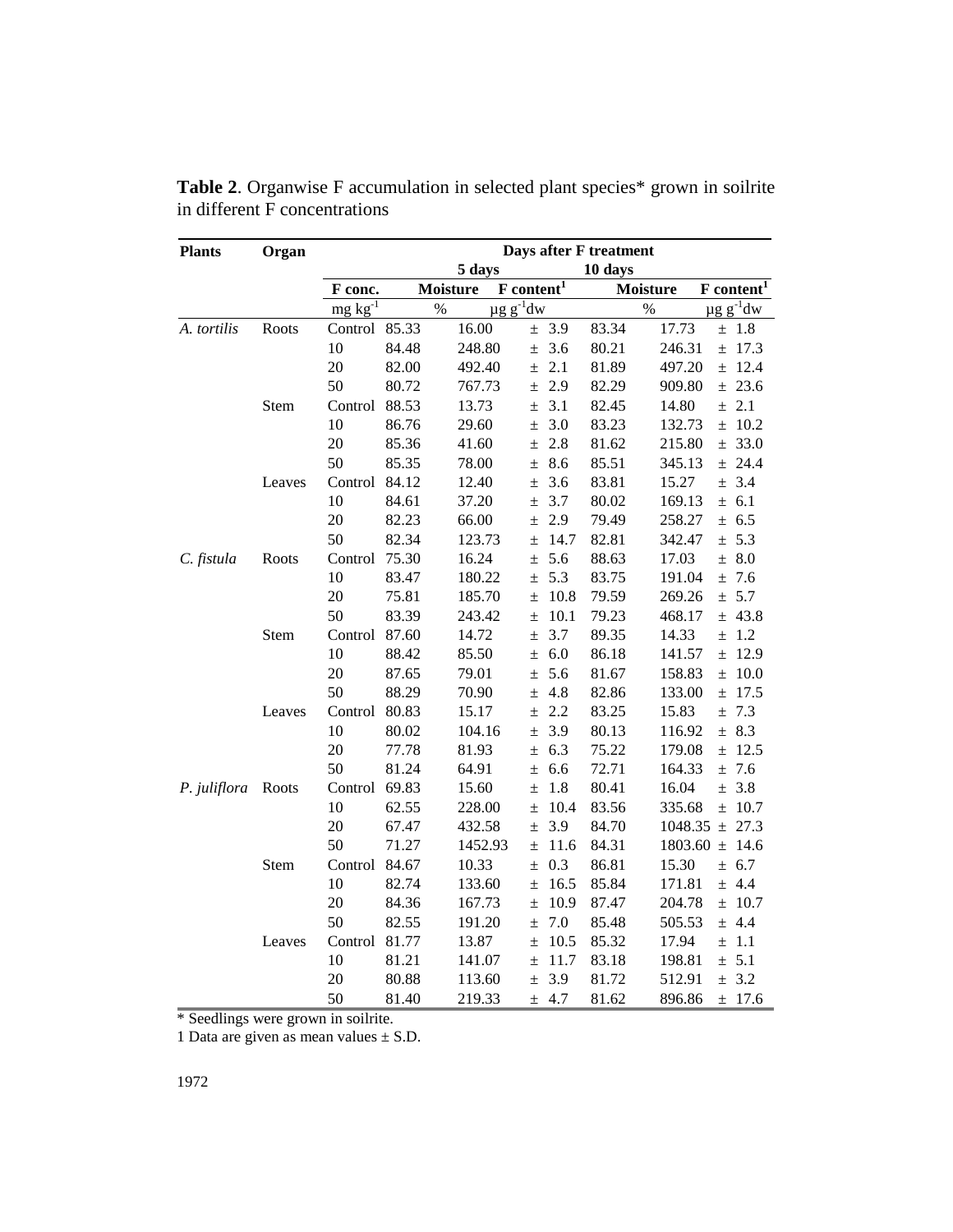#### *Accumulation in Cell Wall and Cytosolic Fraction*

Fig. 2 presents the F content in cell wall and cytosolic fractions of land plants *viz*. *A. tortilis*, *C. fistula* and *P. juliflora*, grown hydroponically for 5 and 10 days. As observed from the figure, there were significant differences in the F content in cell wall and cytosolic fractions of three plants. However, in all these species, the pattern of F accumulation was similar. For example, maximum F was found in cytosolic fraction of roots at 50 mg  $L^{-1}$ , followed by leaves and stem.



**F** concentration (mg L<sup>-1</sup>)<br>**Fig. 2.** Fluoride content (µg. g<sup>-1</sup>fw) in cytosolic and cell wall fraction of various land plants grown hydroponically in different concentrations of F for 5 and 10 days. Root cell wall F ( $\rightarrow$  $F$  ( $\rightarrow$ ) and leaves cytosol F **1130** EXACT THEORYTHEORYTHEORYTHEORYTHEORYTHEORYTHEORYTHEORYTHEORYTHEORYTHEORYTHEORYTHEORYTHEORYTHEORYTHEORYTHEORYTHEORYTHEORYTHEORYTHEORYTHEORYTHEORYTHEORYTHEORYTHEORYTHEORYTHEORYTHEORYTHEORYTHEORYTHEORYTHEORYTHEORYTHEO  $\frac{1}{2}$  for  $\frac{1}{2}$  and  $\frac{1}{2}$ ), stem cytosol F ( $\blacktriangleleft \blacktriangleleft \blacktriangleright$ ), leaves cell wall **1414** Fig. 2. Fluoride cont dispondant, rtosol F  $\subset \prec$ ) and leaves cytosol  $F$  ( $\neg \neg \neg$ ). Col 2 vs Leaves cytosol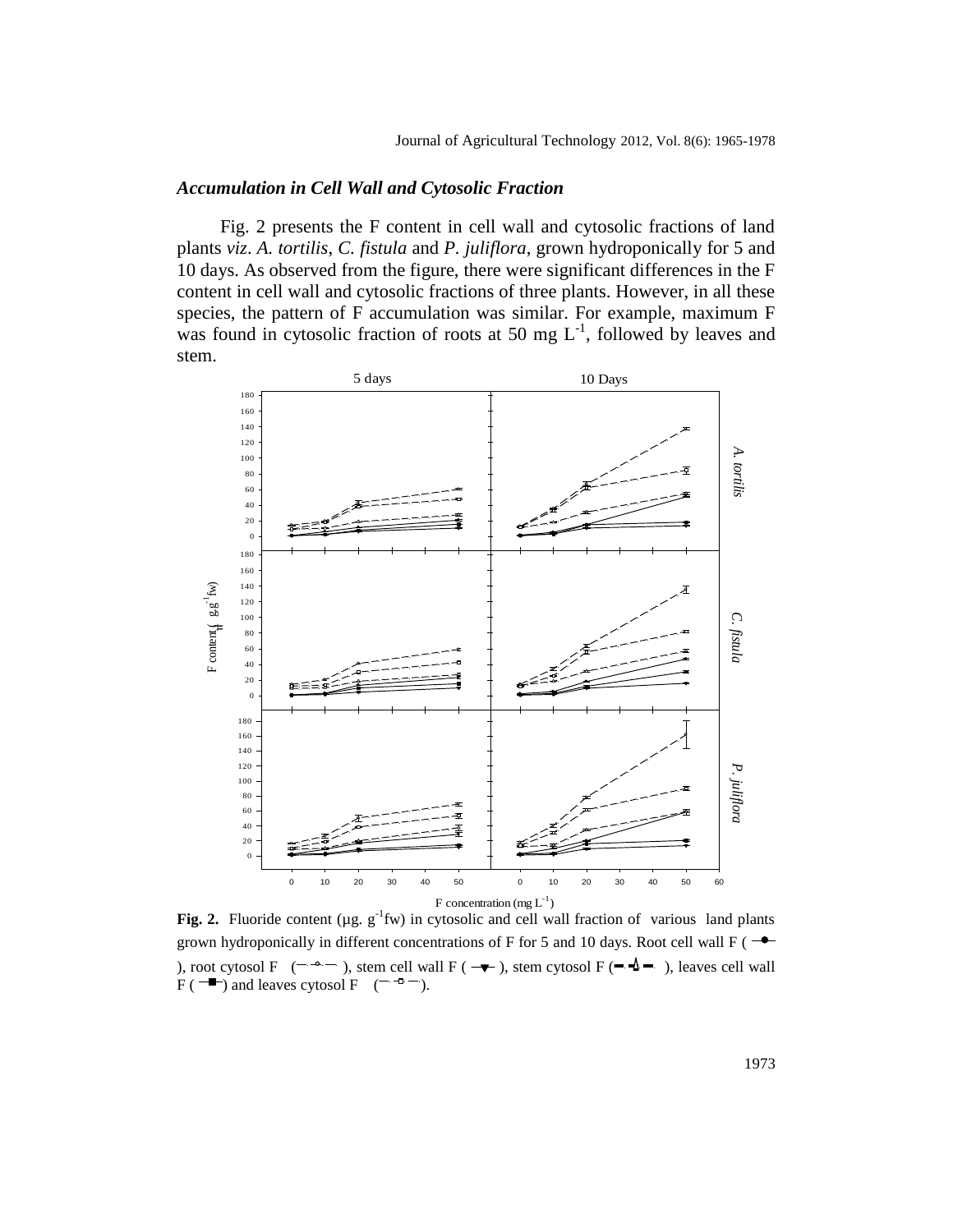

**Fig. 3.** Fluoride content ( $\mu$ g  $g^{-1}$ fw) in cytosolic and cell wall fraction of various land plants grown in soilrite in different concentrations of F for 5 and 10 days. Root cell wall F ( $\rightarrow$ ), ) and leaves cytosol F ( root cytosol F ( $\overline{\phantom{a}}$   $\rightarrow$   $\overline{\phantom{a}}$ ), stem cell wall F ( $\overline{\phantom{a}}$ days vs 5ppm  $\mathcal{O}$  vs 10ppm  $\mathcal{O}$  $\mu$  ( $\mu$ g g Tw) in cytoson *Chara carolina* days variable the control of the control of the control of the control of the control of the control of the control of the control of the control of the control of the control of the control of the control of the control o ), stem cytosol F ( $\blacktriangleleft \blacktriangleleft \blacktriangleright$ ), leaves cell wall F ( **1414** Fig. 3. Fluoride of  $\overline{\mathbf{m}}$  bolding  $\overline{\mathbf{m}}$ ytosol F ( $-$  - $\circ$ days vs 50p<sub>pm</sub>mm vs 50ppm  $\sum_{i=1}^{\infty}$ 

ice<br>| ot<br>| t = 1<br>| 1<br>| 1 juliflora plants accumulated maximum F in its all organs and thus had highest F compared to control was seen in cell wall fraction of roots at 5 days. *P*. accumulation as in *A. tortilis* plants. The highest increase (*ca.* 22%) as in cell wall fraction of roots. *C. fistula* plants had a similar trend of F content at 50 mg  $L^{-1}$  as compared to control (30 folds at 10 days) was observed ua *viz.* roots, stem and leaves, maximum increase was seen in roots (30% in cell its concentration in the nutrient medium was observed. Among all three organs,  $\cdot$  10  $\alpha$  ,  $\alpha$  50ppm  $\alpha$  50ppm  $\alpha$ w. Execution 2 victors, maximum increase was seen in roots (50% in cell wall at 10 days). The cytosol accumulated maximum F, but a steep rise in F In *A. tortilis*, a gradual rise in cell wall and cytosolic F with increase in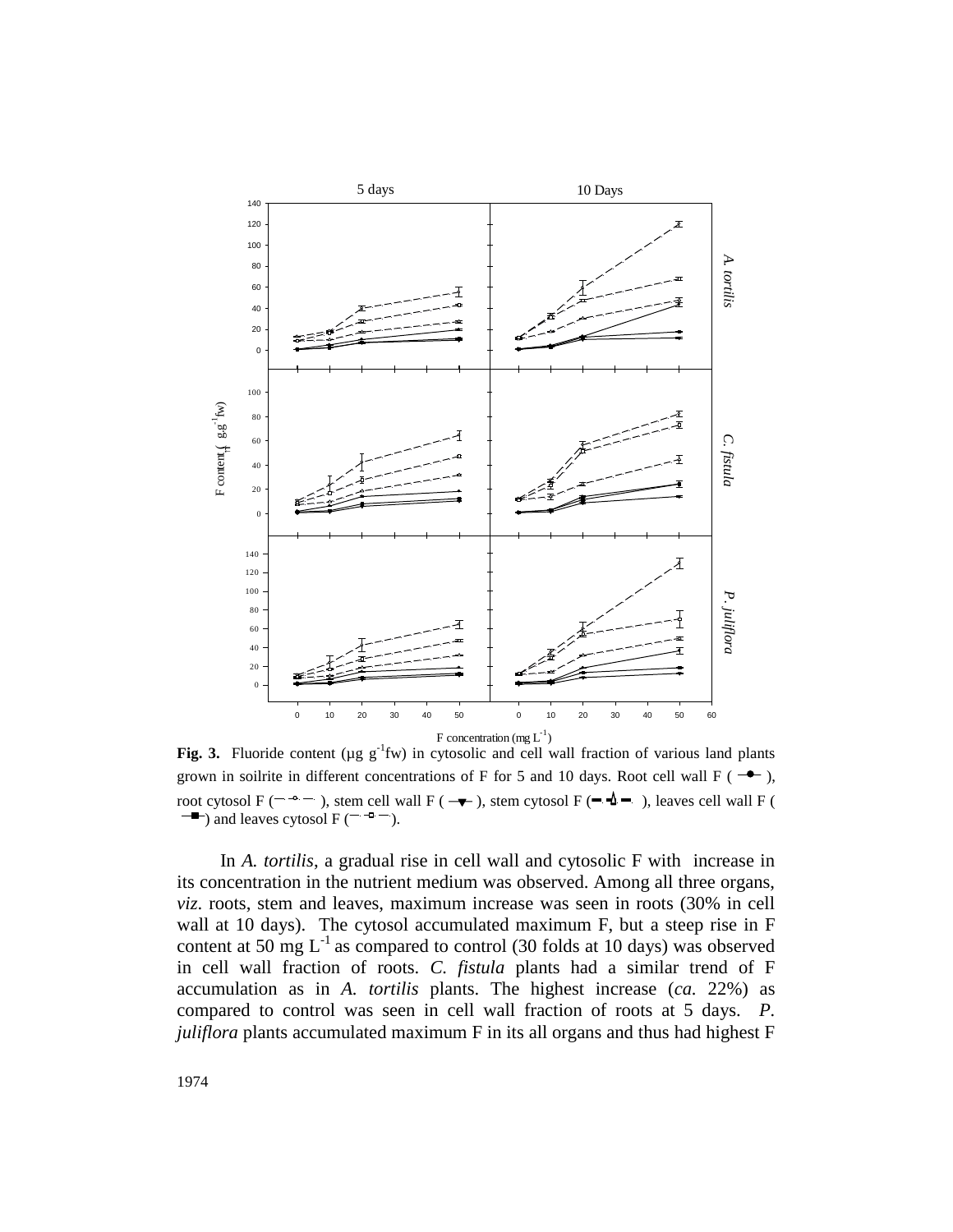content in both cell wall and cytosolic fraction. For example, the F content in root cell wall at 10 days was  $161.76 \mu g g^{-1}f w$ , which was highest among all plants.

The F content in the cell wall and cytosolic fraction of the three plant species grown in soilrite is shown in Fig.3. Organwise studies made in the preceding section suggested that soilrite-grown plants accumulate less F than hydroponically grown ones. This was reflected in comparatively lesser F content in the cell wall and cytosolic fraction of these plants.

Hence roots accumulated maximum F in their cell wall and cytosol and thus showed a steep rise in F content (from control to 50 mg  $\text{kg}^{-1}$  F treatment). However, this was not observed in stem or leaves. The reason could be low mobility of F in the plant, as it has relatively low permeability through the endodermis (Cooke *et al*., 1978; Keller, 1980; Takmaz-Nisancioglu and Davison, 1988). It is thought that the endodermis acts as a barrier to entry into conducting system, which limits transport to the shoot. F reaches the vascular system by a non-selective root that by-pass the endodermis (Pitman, 1982) and the concentration in individual leaves may be a function of concentration in the rooting medium and of water flow. Thermodynamically, increased soil acidity results in greater F bioavailability and hence, greater plant uptake (Horner and Bell, 1995), while increasing bioavailable Ca results in lower leaf F content but increased root F content. It is conjectured that high root F is associated with the formation of CaF<sup>2</sup> either outside or inside the root (Ramagopal *et al*., 1969). F absorbed by roots is transported to shoots through transpiration stream and accumulates mostly in leaf tissues. Stem just acts as a transport medium, and hence is least preferred organ of F accumulation.

High F levels in organs of hydroponically grown plants might be associated with the higher uptake of F compared with the soil-cultured plants. Because of the complex chemistry of soil, it is likely that free F ions from outside sources are complexed by the soil and hence very little F is available for uptake by plants. In Hoagland's nutrient media, more free F ions are available for uptake by plants in culture. That high activities of F in solution did not affect the moisture content in roots, stem and leaves suggesting that these plant species are able to tolerate high concentrations of F probably by detoxifying F at the cellular level in the plants.

It was quite early (Ledbetter *et al*., 1960) that fractionation studies on F exposed tomato plants revealed that F was found in decreasing order of accumulation in supernatant, cell wall, chloroplast, water-soluble proteins and mitochondria. After some years, Chang and Thompson (1966) found that the chloroplasts were the site of highest F accumulation. This opinion holds well till date. In view of the fact that the present study only determines the F content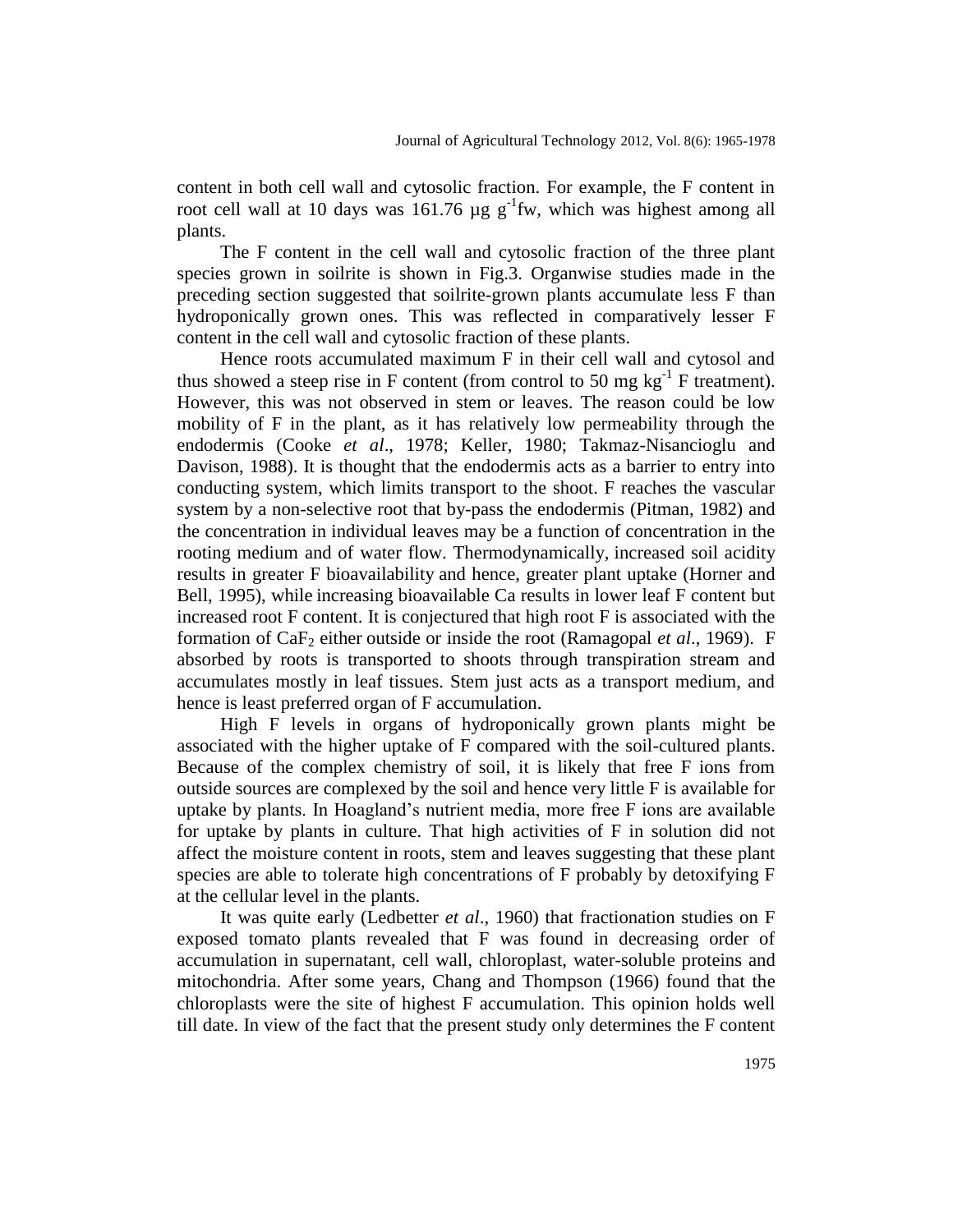in two major cellular fractions *viz.* cell wall and cytosol, our data supports the findings of above workers.

# *Concluding Remarks*

Among all plants studied, *P. juliflora* accumulated maximum F and *A. senegal* the minimum. The increase in the F accumulation (dry weight basis) after 10 days of treatment was in the order of *A. senegal*  $\lt A$ . *lebbeck*  $\lt P$ . *cineraria < A. nilotica < A. tortilis < A. indica < C. fistula < P. juliflora.*

The organwise F distribution in study plants revealed that roots accumulated maximum F. Organwise studies also showed that the soilrite grown plants accumulated less F than hydroponically grown. In general, cytosolic fraction accumulated more F in comparison to cell wall.

The present study explores a new area of phytoremediation of F where *P. juliflora* can be of potential use. Suitability of a plant for phytoremediation could be determined by its ability to produce a high aboveground biomass and high bioconcentration and transfer factors (Asada *et al*., 2006; Zabłudowska *et al*., 2009). *P. juliflora* has to fulfill all of these characteristics and it should be able grow in the presence of other toxic metals. Further studies are in offing to establish the phytoremediation potential of this plant in the field.

#### **Acknowledgement**

Authors acknowledge the Bioinformatics Centre, Banasthali University, India for extensive use of computational facilities.

## **References**

- Abdallah, F.B., Elloumi, N., Mezghani, I., Garrec, J.P. and Boukhris, M. (2006). Industrial fluoride pollution of Jerbi grape leaves and the distribution of F, Ca, Mg and P in them. Fluoride 39(1):43-48.
- Armstrong, W.D. and Singer, L. (1980). Fluoride: Tissue distribution Intracellular fluoride concentration. Proceedings of the Society for Experimental Biology and Medicine 164:500-506.
- Asada, M., Parkpian, P. and Sumio, H. (2006). Remediation technology for boron and fluoride contaminated sediments using green plants. Journal of ASTM International 3(4):304- 310.
- Axtell, N.R., Sternberg ,S.P. and Claussen, K. (2003). Lead and nickel removal using *Microspora* and *Lemna minor*. Bioresource Technology 89:41-48.
- Bar-Yosef, B. and Rosenberg, R. (1988). Response of corn and tomato plants to fluorine concentration in solution culture. Agronomy Journal 80:173-177.
- Bligny, R., Garrec, J.P. and Fourcy, A. (1972). Migration et accumulation du fluor chez *Zea mays*. Comptes rendus de l'Académie des Sciences Paris, Serie D 275:755-758.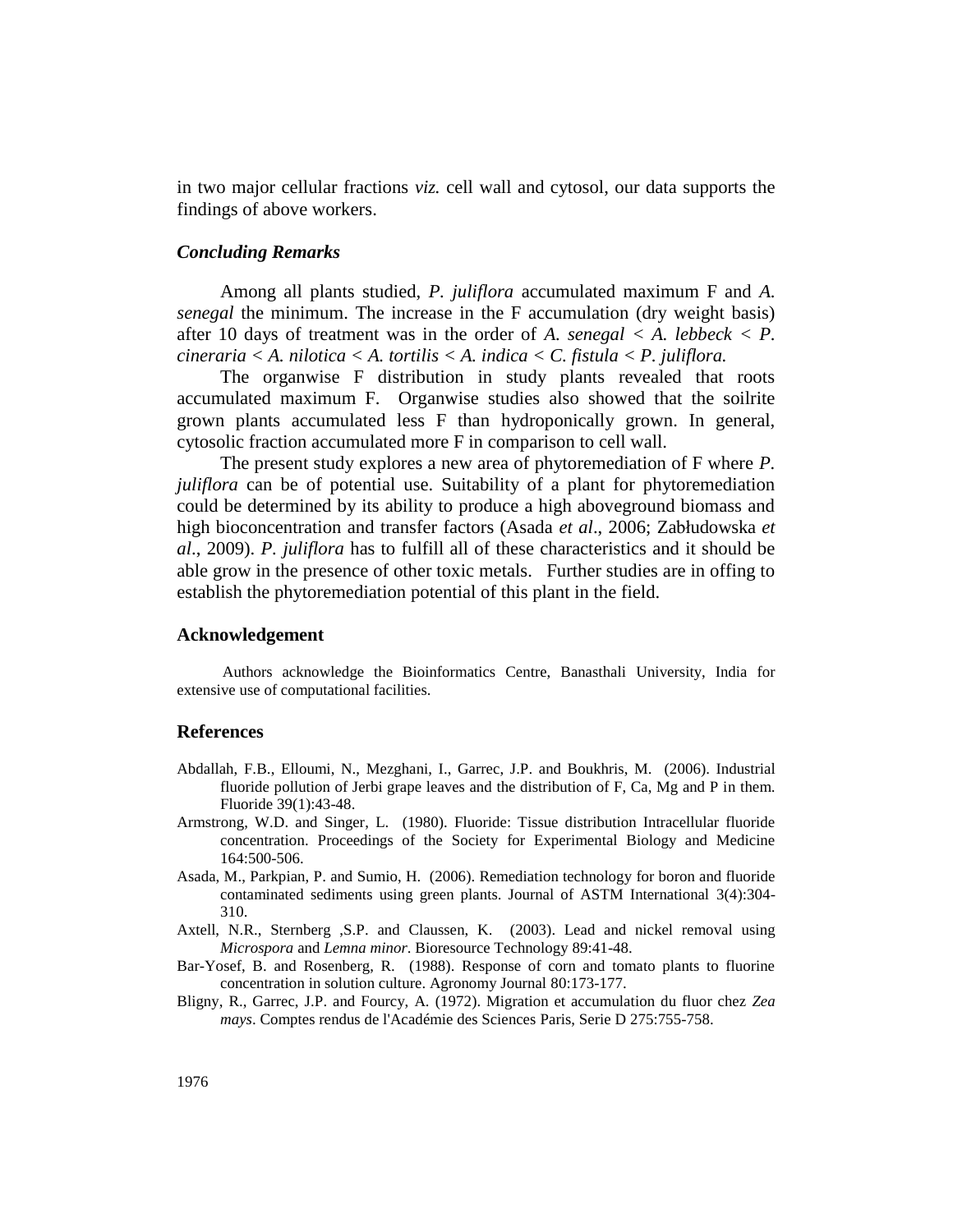- Bozarth, C., Mullet, J.E. and Boyer, J.S. (1987). Cell wall proteins at low water potentials. Plant Physiology 85:261-267.
- Bunce, H.W. (1985). Fluoride in air, grass, and cattle. Journal of Dairy Science 68(7):1706- 1711.
- Chang, C.W. and Thomson, C.R. (1966). Site of fluoride accumulation in navel orange leaves. Plant Physiology 41:211-213.
- Clemens, S., Plamgren, M.G. and Kramer, U.A. (2002). Long Way Ahead: Understanding and engineering plant metal accumulation. Trends in Plant Science 7(7):309-315.
- Cooke, J.A., Johnson, M.S. and Davison, A.V. (1978). Uptake and translocation of fluoride in *Helianthus annus* L. grown in sand culture. Fluoride 11:76-88.
- Epstein, E. (1972). Mineral nutrition of plants: Principles and perspectives. John Wiley and sons, London, pp 1-51.
- Ghosh, M. and Singh, S.P. (2005). A review on Phytoremediation of heavy metals and utilization of its byproducts. Applied Ecology and Environment Research 3:1-18.
- Gupta, S., Banerjee, S. and Mondal, S. (2009). Phytotoxicity of fluoride in the germination of paddy (*Oryza sativa*) and its effect on the physiology and biochemistry of germinated seedlings. Fluoride 42(2):142-146.
- Heidweiller, V.M.L. (1990). Fluoride removal methods. In: Frencken JE (ed) Proc. Symposium on Endemic Fluorosis in Developing Countries: Causes, Effects and Possible Solutions Chapter 6, NIPGTNO, Leiden, pp 51-85.
- Hoagland, D.R. and Arnon, D.I. (1938). Revised (1950) by Arnon. The water culture method for growing plants without soil, California Agricultural Experimental Station. Circular 32: pp. 347.
- Horner, J.M. and Bell, J.N.B. (1995). Effects of fluoride and acidity on early plant growth. Agriculture Ecosystems and Environment 52:205-211.
- Kang, D.H., Tsao, D., Wang-Cahill, F., Rock ,S., Schwab, A.P. and Banks, M.K. (2008). Assessment of landfill leachate volume and concentration of cyanide and fluoride during phytoremediation. Bioremediation Journal 12:32-45.
- Keller, T. (1980). The simultaneous effect of soil-borne NaF and air pollutant  $SO_2$  on  $CO_2$ uptake and pollutant accumulation. Oecologia 44:283-285.
- Ledbetter, M.C., Mavrodineanu, R. and Weiss, A.J. (1960). Distribution studies of radioactive fluoride-18 and stable fluoride-19 in tomato plants. Contribution of Boyance Thompson Institute 20:331-348.
- Marier, J. and Rose, D. (1977). Environmental Fluoride. National Research Council of Canada. Associate Committee on Scientific Criteria for Environmental Quality. NRCC No. 16081.
- Mc-Quaker, R.N. and Gurney, M. (1977). Determination of total fluoride in soil and vegetation using an alkali fusion-selective ion electrode technique. Analytical Chemistry 49:53-56.
- Mench, M., Lepp, N., Bert, V., Schwitzguébel, J.P., Gawronski, S.W., Schröder, P. and Vangronsveld, J. (2010). Successes and limitations of phytotechnologies at field scale: outcomes, assessment and outlook from COST Action 859. Journal of Soils Sediments 10:1039–1070.
- Pitman, M.G. (1982). Fluoride: Transport across plant roots. Quarterly Reviews of Biophysics 15:481-554.
- Rai, P.K. (2009). Heavy Metal Phytoremediation from Aquatic Ecosystems with Special Reference to Macrophytes. Critical Reviews in Environmental Science and Technology 39(9): 697-753.
- Ramagopal, S., Welkie, G.W. and Miller, G.W. (1969). Fluoride injury of wheat roots and calcium nutrition. Plant and Cell Physiology 10:675-685.